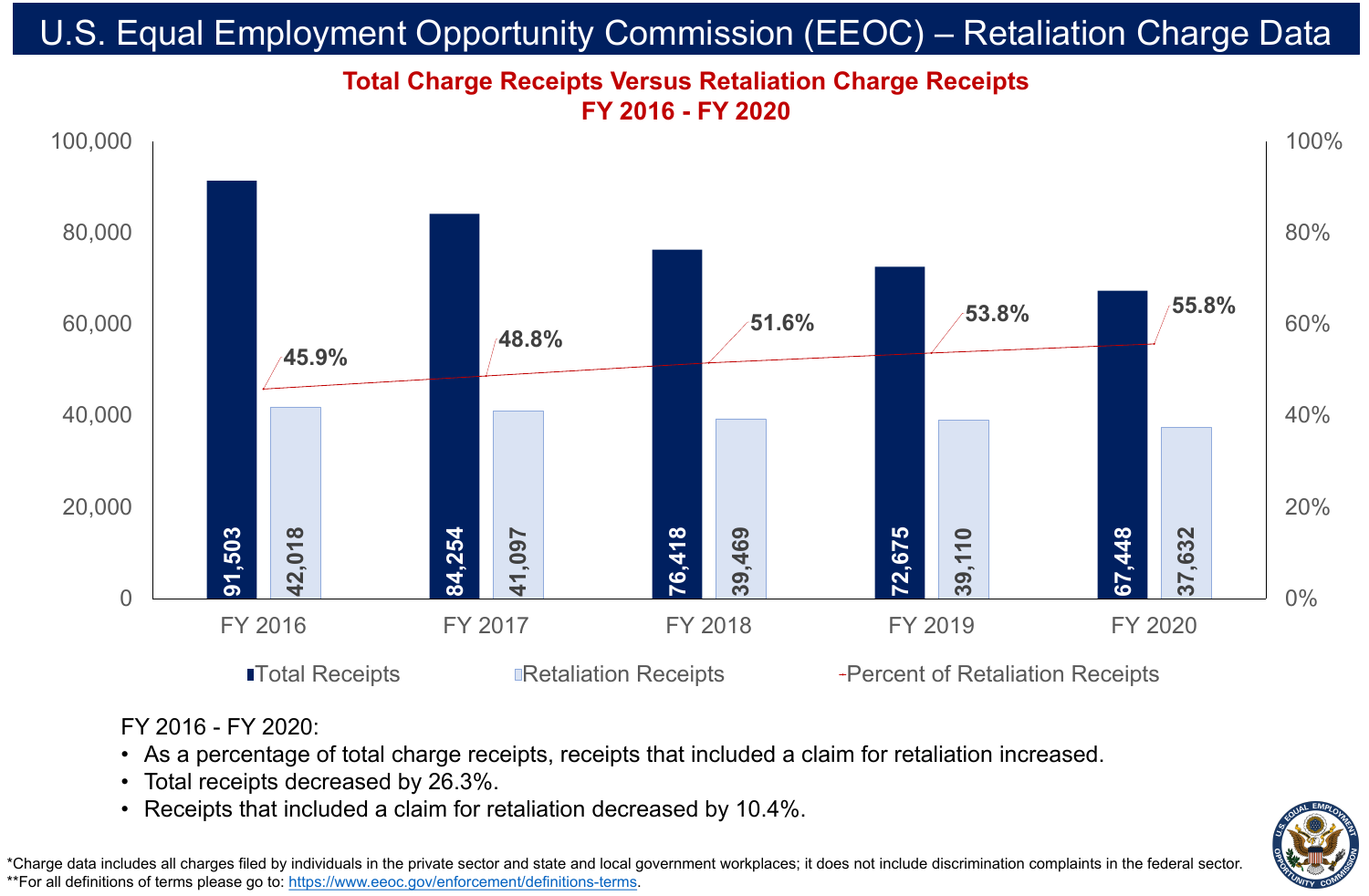FY 2016 - FY 2020:

## • As a percentage of total monetary benefits, monetary benefits for charges that included a claim for retaliation

# • Total monetary benefits decreased by \$14.8 million, a change of 4.3%.<br>• Monetary benefits for charges that included a claim for retaliation increased by \$32.9 million, a change of 18.1%.

![](_page_1_Picture_16.jpeg)

- increased.
- 
- 

# **Total Monetary Benefits Versus Retaliation Monetary Benefits FY 2016 - FY 2020** U.S. Equal Employment Opportunity Commission (EEOC) – Retaliation Charge Data

\*Charge data includes all charges filed by individuals in the private sector and state and local government workplaces; it does not include discrimination complaints in the federal sector. \*\*For all definitions of terms please go to:<https://www.eeoc.gov/enforcement/definitions-terms>.

 $\boxed{9}$ Monetary Benefits (Millions) efits eta

![](_page_1_Figure_1.jpeg)

**ITotal Monetary Benefits Containery Benefits Are are in the Conetary Benefits** Percent of Retaliation Monetary Benefits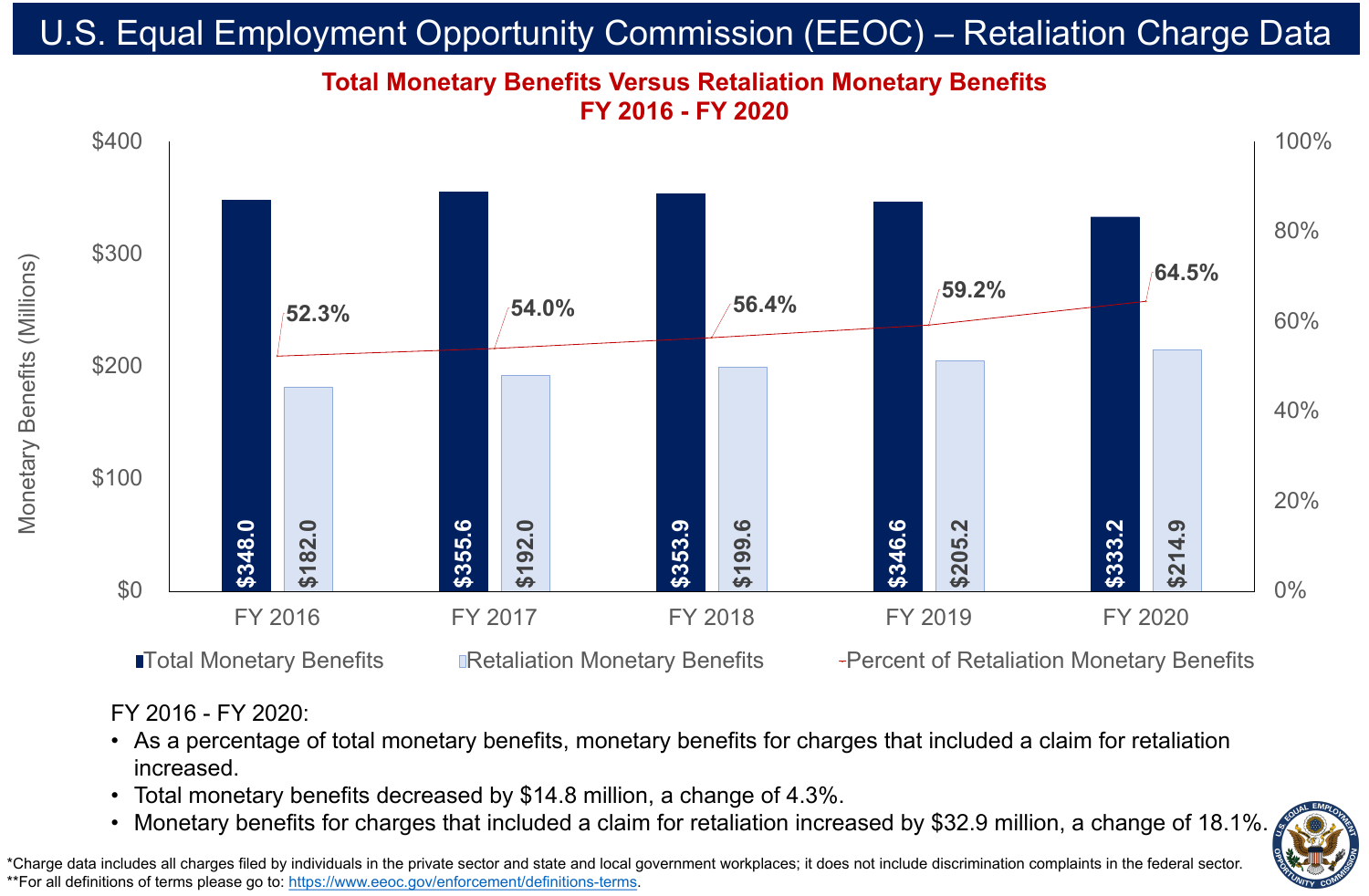![](_page_2_Figure_1.jpeg)

# **Total Resolutions Versus Retaliation Resolutions FY 2016 - FY 2020** U.S. Equal Employment Opportunity Commission (EEOC) – Retaliation Charge Data

\*Charge data includes all charges filed by individuals in the private sector and state and local government workplaces; it does not include discrimination complaints in the federal sector. \*\*Resolutions - All charges closed in the administrative process, comprised of charges with no cause findings, administrative closures, and merit resolutions. \*\*\*For all definitions of terms please go to:<https://www.eeoc.gov/enforcement/definitions-terms>.

## **The Resolutions Pretaliation Resolutions Are all Archives Constrainers** Total Resolutions

![](_page_2_Picture_12.jpeg)

## FY 2016 - FY 2020: • As a percentage of total resolutions, resolutions of charges that included a claim for retaliation increased. • Total resolutions decreased by 27.3%. • Resolutions of charges that included a claim for retaliation decreased by 12.2%.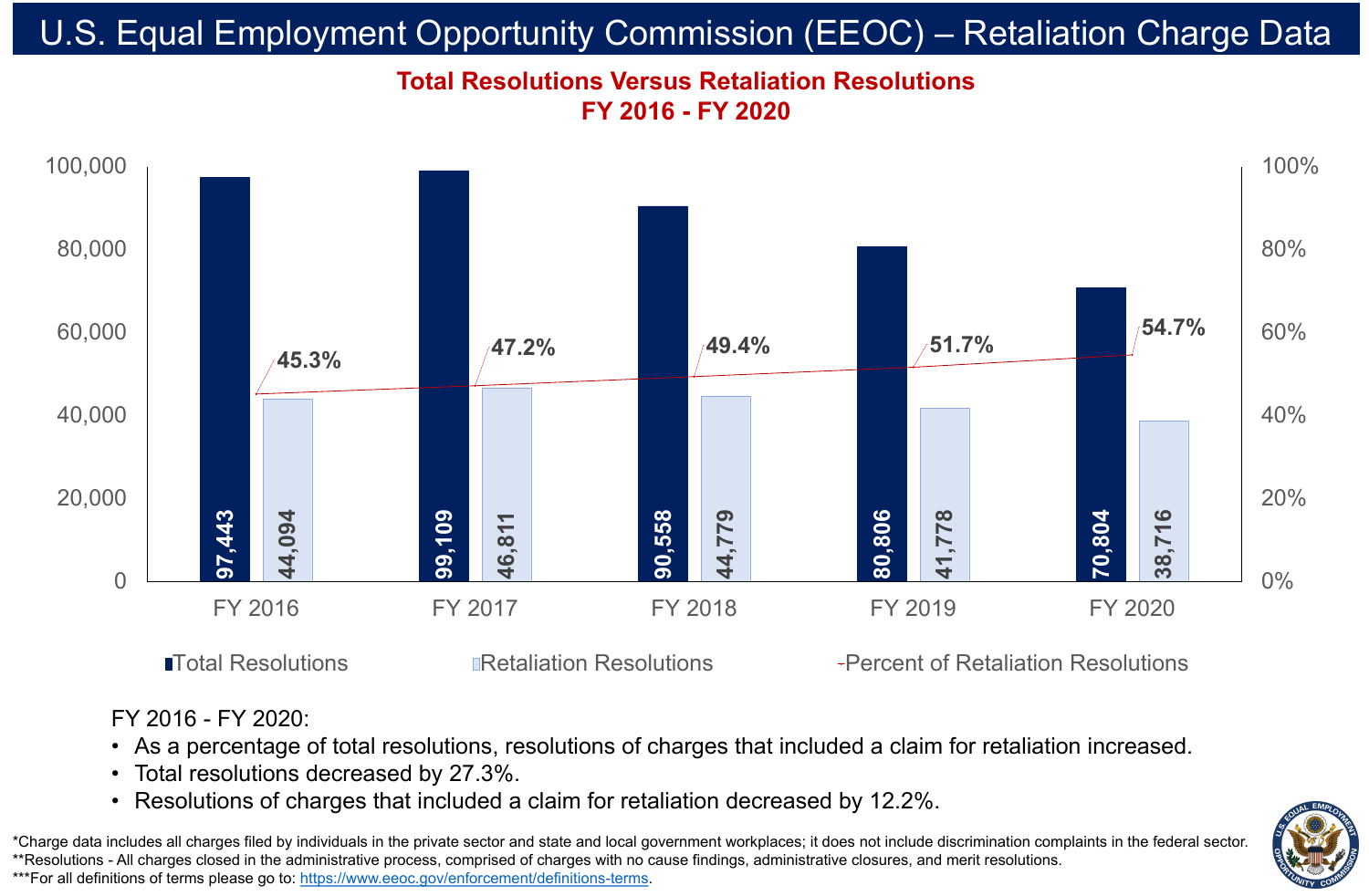## **Resolutions of Charges – Retaliation FY 2016 - FY 2020** U.S. Equal Employment Opportunity Commission (EEOC) – Retaliation Charge Data

\*Charge data includes all charges filed by individuals in the private sector and state and local government workplaces; it does not include discrimination complaints in the federal sector. \*\*For all definitions of terms please go to:<https://www.eeoc.gov/enforcement/definitions-terms>.

![](_page_3_Picture_8.jpeg)

![](_page_3_Figure_1.jpeg)

### ■ No Reasonable Cause ■ Administrative Closures ■ Merit Resolutions

Merit Resolutions - Charge resolved with an outcome favorable to charging party or charge with meritorious allegations. These are comprised of negotiated settlements, withdrawals with benefits, successful conciliations, and unsuccessful conciliations.

![](_page_3_Picture_18.jpeg)

• Resolutions - All charges closed in the administrative process, comprised of charges with no cause findings, administrative closures, and merit resolutions. • No Reasonable Cause – EEOC's determination not to proceed further with its investigation. This determination does not certify that the respondent is in compliance with the statutes EEOC enforces. In issuing this determination, the EEOC makes no decision about the merits of claims alleged in the charge or of any other issues that could be construed as having been raised by the charge. The charging party may exercise the right to bring a private court action. • Administrative Closures - Charge closed for administrative reasons without a determination based on the merits, which include: lack of jurisdiction due to untimeliness, insufficient number of employees, or lack of employment relationship; charging party requests withdrawal without receiving benefits; or charging party requests the notice of right

- 
- 
- to sue.
-